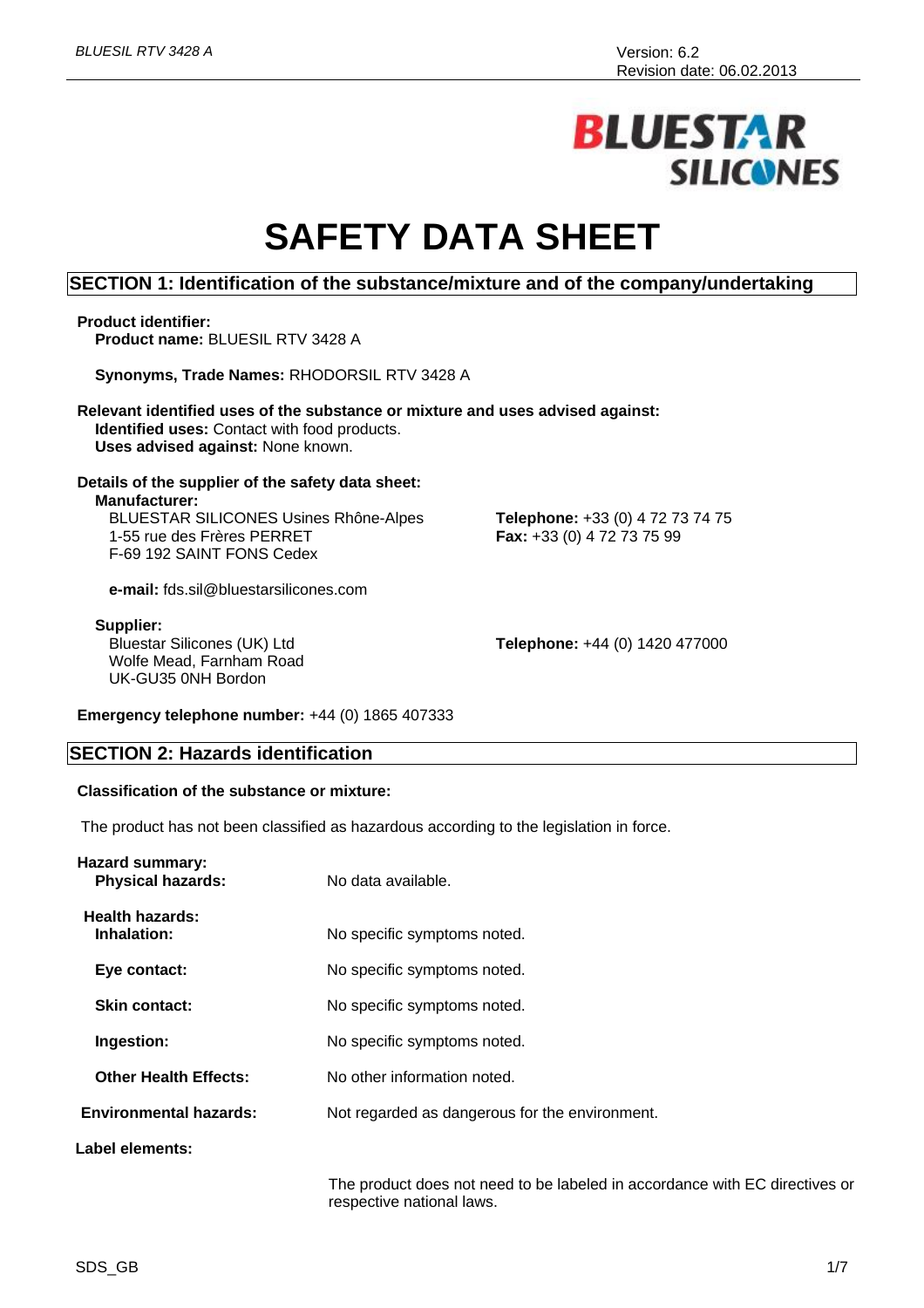**Other hazards:** No data available.

# **SECTION 3: Composition/information on ingredients**

# **Mixtures:**

| <b>General information:</b>                                                           | Mixture of Polyorganosiloxanes, fillers.                                                                                              |
|---------------------------------------------------------------------------------------|---------------------------------------------------------------------------------------------------------------------------------------|
| <b>Classification:</b>                                                                |                                                                                                                                       |
| <b>SECTION 4: First aid measures</b>                                                  |                                                                                                                                       |
| General:                                                                              | Get medical attention if symptoms occur. Contaminated clothing to be<br>placed in closed container until disposal or decontamination. |
| <b>Description of first aid measures:</b><br>Inhalation:                              | Not relevant.                                                                                                                         |
| Eye contact:                                                                          | In the event of contact with the eyes, rinse thoroughly with clean water.<br>Continue to rinse for at least 15 minutes.               |
| <b>Skin contact:</b>                                                                  | Remove contaminated clothing and shoes. Wash with soap and water.                                                                     |
| Ingestion:                                                                            | Do not induce vomiting. Rinse mouth thoroughly.                                                                                       |
| Most important symptoms and<br>effects, both acute and<br>delayed:                    | None known.                                                                                                                           |
| Hazards:                                                                              | Indication of any immediate medical attention and special treatment needed:<br>No specific recommendations.                           |
| <b>Treatment:</b>                                                                     | No specific recommendations.                                                                                                          |
| <b>SECTION 5: Firefighting measures</b>                                               |                                                                                                                                       |
| <b>General fire hazards:</b>                                                          | No specific recommendations.                                                                                                          |
| <b>Extinguishing media:</b><br><b>Suitable extinguishing</b><br>media:                | Foam. Powder. Carbon dioxide (CO2).                                                                                                   |
| <b>Unsuitable extinguishing</b><br>media:                                             | Do not use water jet as an extinguisher, as this will spread the fire. Alkaline<br>powders.                                           |
| Special hazards arising from<br>the substance or mixture:                             | Combustible. For further information, refer to section 10: "Stability and<br>Reactivity".                                             |
| <b>Advice for firefighters:</b><br><b>Special Fire Fighting</b><br><b>Procedures:</b> | Water spray should be used to cool containers.                                                                                        |
| <b>Special protective</b><br>equipment for fire-fighters:                             | Self-contained breathing apparatus and full protective clothing must be<br>worn in case of fire.                                      |

# **SECTION 6: Accidental release measures**

| <b>Personal precautions,</b>      | Eliminate all sources of ignition. Use personal protective equipment. See            |
|-----------------------------------|--------------------------------------------------------------------------------------|
| protective equipment and          | Section 8 of the MSDS for Personal Protective Equipment. Keep away from              |
| emergency procedures:             | Alkalis and caustic products.                                                        |
| <b>Environmental precautions:</b> | Collect spillage. Do not discharge into drains, water courses or onto the<br>ground. |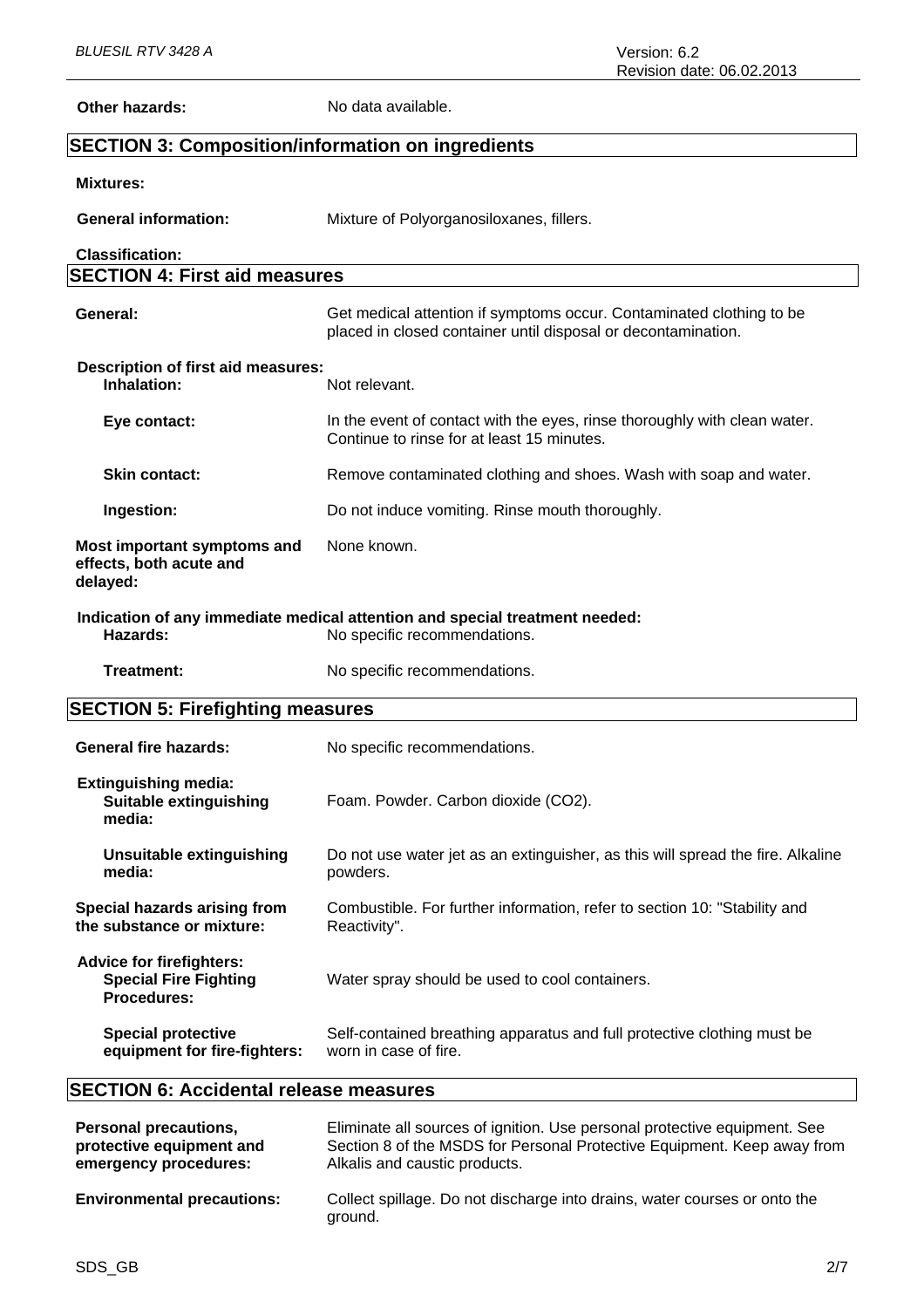| <b>Methods and material for</b><br>containment and cleaning up: | Containers with collected spillage must be properly labelled with correct<br>contents and hazard symbol. Container must be kept tightly closed. Absorb<br>with sand or other inert absorbent. Do NOT use products which are basic.<br>To clean the floor and all objects contaminated by this material, use an<br>appropriate solvent. (cf. : $\S$ 9) Flush area with plenty of water. Incinerate in<br>suitable combustion chamber. |
|-----------------------------------------------------------------|--------------------------------------------------------------------------------------------------------------------------------------------------------------------------------------------------------------------------------------------------------------------------------------------------------------------------------------------------------------------------------------------------------------------------------------|
| <b>Notification Procedures:</b>                                 | Caution: Contaminated surfaces may be slippery. For waste disposal, see<br>section 13 of the MSDS.                                                                                                                                                                                                                                                                                                                                   |

# **SECTION 7: Handling and storage:**

| Precautions for safe handling:                                   | Use mechanical ventilation in case of handling which causes formation of<br>vapors. Do not mix with Incompatible materials. For further information,<br>refer to section 10: "Stability and Reactivity". Read and follow<br>manufacturer's recommendations.   |
|------------------------------------------------------------------|---------------------------------------------------------------------------------------------------------------------------------------------------------------------------------------------------------------------------------------------------------------|
| Conditions for safe storage,<br>including any incompatibilities: | Store in a cool, dry place with adequate ventilation. Keep away from<br>incompatible materials, open flames, and high temperatures. Store in tightly<br>closed original container. Suitable containers: polyethylene. Steel drums<br>coated with epoxy-resin. |
| Specific end use(s):                                             | No data available.                                                                                                                                                                                                                                            |

# **SECTION 8: Exposure controls/personal protection**

#### **Control parameters:**

| <b>Occupational exposure limits:</b>                              | None of the components have assigned exposure limits.                                                    |  |
|-------------------------------------------------------------------|----------------------------------------------------------------------------------------------------------|--|
| <b>Exposure controls:</b><br>Appropriate engineering<br>controls: | Avoid inhalation of vapors and spray mists.                                                              |  |
|                                                                   | Individual protection measures, such as personal protective equipment:                                   |  |
| <b>General information:</b>                                       | No specific precautions.                                                                                 |  |
| <b>Eye/face protection:</b>                                       | <b>Safety Glasses</b>                                                                                    |  |
| <b>Skin protection:</b><br><b>Hand protection:</b>                | Use protective gloves made of: Nitrile. Polyvinyl chloride (PVC). Rubber or<br>plastic.                  |  |
| Other:                                                            | It is a good industrial hygiene practice to minimize skin contact. Wear<br>suitable protective clothing. |  |
| <b>Respiratory Protection:</b>                                    | No specific precautions.                                                                                 |  |
| <b>Hygiene measures:</b>                                          | Provide eyewash station and safety shower.                                                               |  |
| <b>Environmental Controls:</b>                                    | No data available.                                                                                       |  |

# **SECTION 9: Physical and chemical properties**

# **Information on basic physical and chemical properties:**

# **Appearance:**

| <b>Physical State:</b> | Liquid   |
|------------------------|----------|
| Form:                  | Viscous. |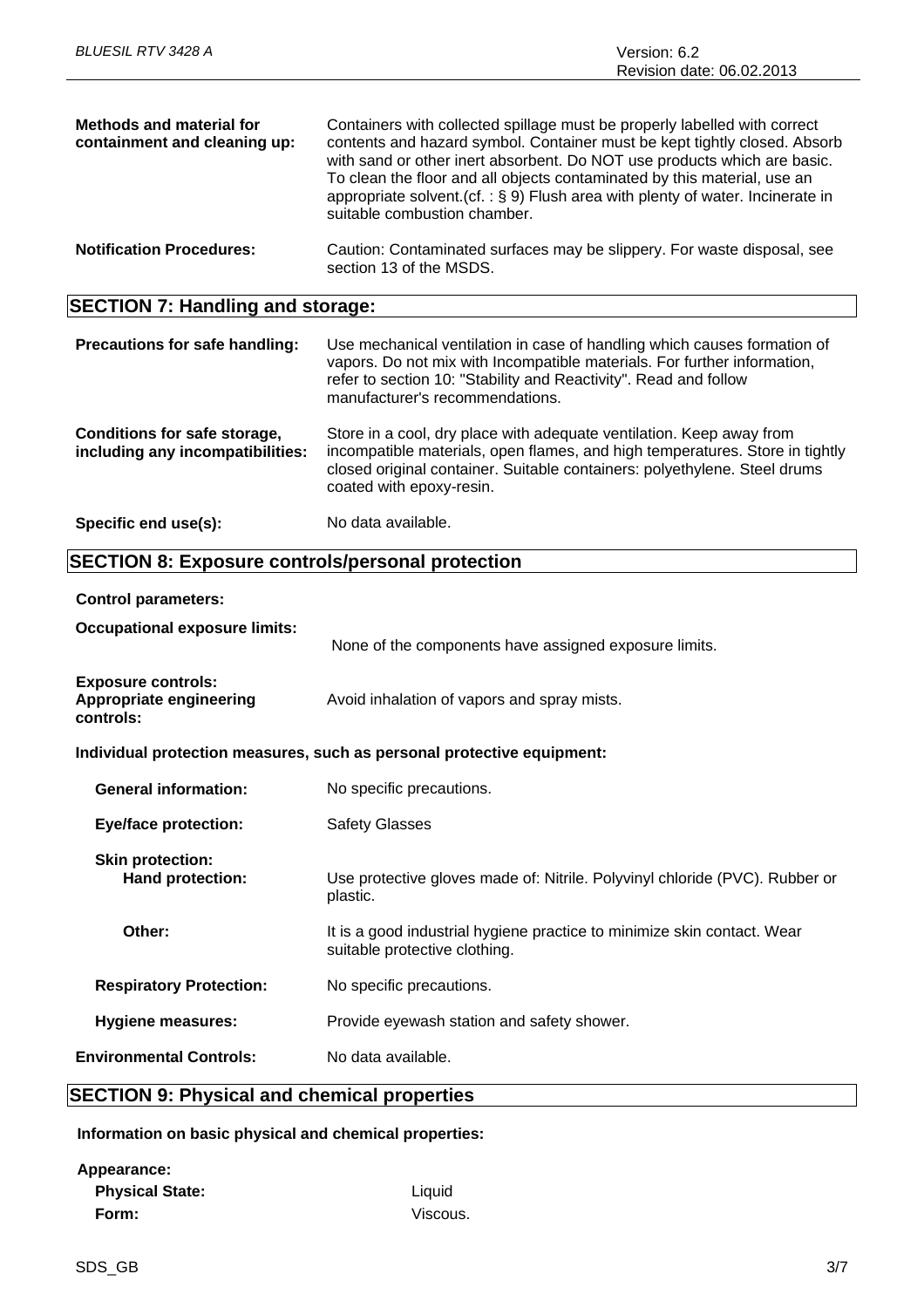| Color:                                   | Colourless., Translucent.                                                                                               |
|------------------------------------------|-------------------------------------------------------------------------------------------------------------------------|
| Odor:                                    | Faint                                                                                                                   |
| <b>Odor Threshold:</b>                   | No data available.                                                                                                      |
| pH:                                      | Not applicable                                                                                                          |
| <b>Freezing point:</b>                   | No data available.                                                                                                      |
| <b>Boiling Point:</b>                    | No data available.                                                                                                      |
| <b>Flash Point:</b>                      | > 200 °C (Closed cup according to method Afnor T 60103.)                                                                |
| <b>Evaporation Rate:</b>                 | No data available.                                                                                                      |
| Flammability (solid, gas):               | No data available.                                                                                                      |
| Flammability Limit - Upper (%)-:         | No data available.                                                                                                      |
| Flammability Limit - Lower (%)-:         | No data available.                                                                                                      |
| Vapor pressure:                          | No data available.                                                                                                      |
| Vapor density (air=1):                   | No data available.                                                                                                      |
| <b>Relative density:</b>                 | Approximate 1,12 (20 °C)                                                                                                |
| Solubility(ies):                         |                                                                                                                         |
| <b>Solubility in Water:</b>              | <b>Practically Insoluble</b>                                                                                            |
| Solubility (other):                      | Acetone.: Practically Insoluble                                                                                         |
|                                          | Alcohol: Practically Insoluble                                                                                          |
|                                          | Diethylether.: Dispersible<br>Aliphatic hydrocarbons.: Dispersible                                                      |
|                                          | Aromatic hydrocarbons.: Dispersible                                                                                     |
|                                          | Chlorinated solvents.: Dispersible                                                                                      |
| Partition coefficient (n-octanol/water): | No data available.                                                                                                      |
| <b>Autoignition Temperature:</b>         | 400 °C                                                                                                                  |
| <b>Decomposition Temperature:</b>        | > 200 °C                                                                                                                |
| <b>Viscosity:</b>                        | Approximate 22 000 mm2/s (25 °C)                                                                                        |
| <b>Explosive properties:</b>             | No data available.                                                                                                      |
| <b>Oxidizing properties:</b>             | According to the data on the components Not considered as<br>oxidizing. (evaluation by structure-activity relationship) |

# **SECTION 10: Stability and reactivity**

| <b>Reactivity:</b>                            | No other information noted.                                                                                                                                                              |
|-----------------------------------------------|------------------------------------------------------------------------------------------------------------------------------------------------------------------------------------------|
| <b>Chemical stability:</b>                    | Stable                                                                                                                                                                                   |
| <b>Possibility of hazardous</b><br>reactions: | During Storage, This product may generate hydrogen gas.                                                                                                                                  |
| Conditions to avoid:                          | No other information noted.                                                                                                                                                              |
| Incompatible materials:                       | Strong oxidizing agents. Alkalis and caustic products. Chemical compounds<br>with mobile hydrogen, in the presence of metal salts and complexes.                                         |
| <b>Hazardous decomposition</b><br>products:   | Thermal decomposition or combustion may liberate carbon oxides and<br>other toxic gases or vapors. Amorphous silica.<br>Quantity of hydrogen potentially released (I/kg of product): < 4 |

# **SECTION 11: Toxicological information**

| Information on likely routes of exposure |                                                        |  |
|------------------------------------------|--------------------------------------------------------|--|
| Inhalation:                              | No effects expected (assessment based on ingredients). |  |
| Ingestion:                               | No effects expected (assessment based on ingredients). |  |
| <b>Skin contact:</b>                     | No effects expected (assessment based on ingredients). |  |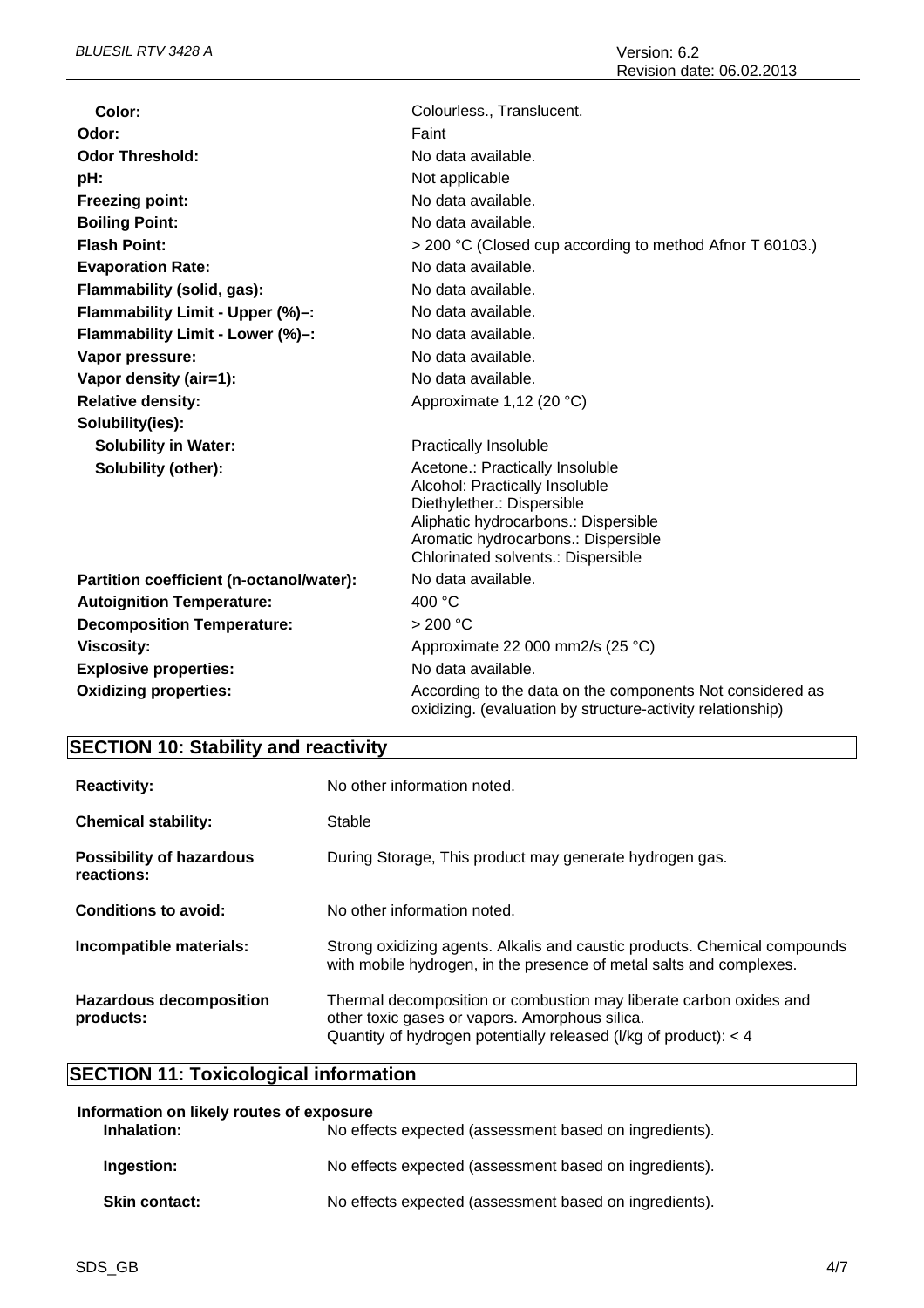| Eye contact:                                                           | No effects expected (assessment based on ingredients).                       |
|------------------------------------------------------------------------|------------------------------------------------------------------------------|
| Information on toxicological effects:                                  |                                                                              |
| <b>Acute Toxicity:</b>                                                 |                                                                              |
| Oral:<br><b>Product:</b>                                               | No effects expected (assessment based on ingredients).                       |
| Dermal:<br>Product:                                                    | No effects expected (assessment based on ingredients).                       |
| Specified substance(s):                                                |                                                                              |
| Inhalation:<br><b>Product:</b>                                         | No effects expected (assessment based on ingredients).                       |
| <b>Repeated dose toxicity:</b><br><b>Product:</b>                      | No effects expected (assessment based on ingredients).                       |
| <b>Skin corrosion/irritation:</b><br><b>Product:</b>                   | No effects expected (assessment based on ingredients).                       |
| Serious eye damage/eye<br>irritation:<br><b>Product:</b>               | No effects expected (assessment based on ingredients).                       |
| <b>Respiratory or skin</b><br>sensitization:<br><b>Product:</b>        | No effects expected (assessment based on ingredients).                       |
| Germ cell mutagenicity:                                                |                                                                              |
| In vitro:<br><b>Product:</b>                                           | No effects expected (assessment based on ingredients).                       |
| In vivo:<br><b>Product:</b>                                            | No effects expected (assessment based on ingredients).                       |
| Carcinogenicity:<br><b>Product:</b>                                    | No effects expected (assessment based on ingredients).<br>No data available. |
| Specified substance(s):                                                |                                                                              |
| <b>Reproductive toxicity:</b><br>Product:                              | No effects expected (assessment based on ingredients).                       |
| <b>Reproductive toxicityFertility):</b><br><b>Product:</b>             | No data available.                                                           |
| Specified substance(s):                                                |                                                                              |
| Developmental<br>ToxicityTeratogenicity):<br><b>Product:</b>           | No data available.                                                           |
| Specified substance(s):                                                |                                                                              |
| Specific target organ toxicity - single exposure:<br><b>Product:</b>   | No effects expected (assessment based on ingredients).                       |
| Specific target organ toxicity - repeated exposure:<br><b>Product:</b> | No effects expected (assessment based on ingredients).                       |
| <b>Aspiration hazard:</b><br><b>Product:</b>                           | No effects expected (assessment based on ingredients).                       |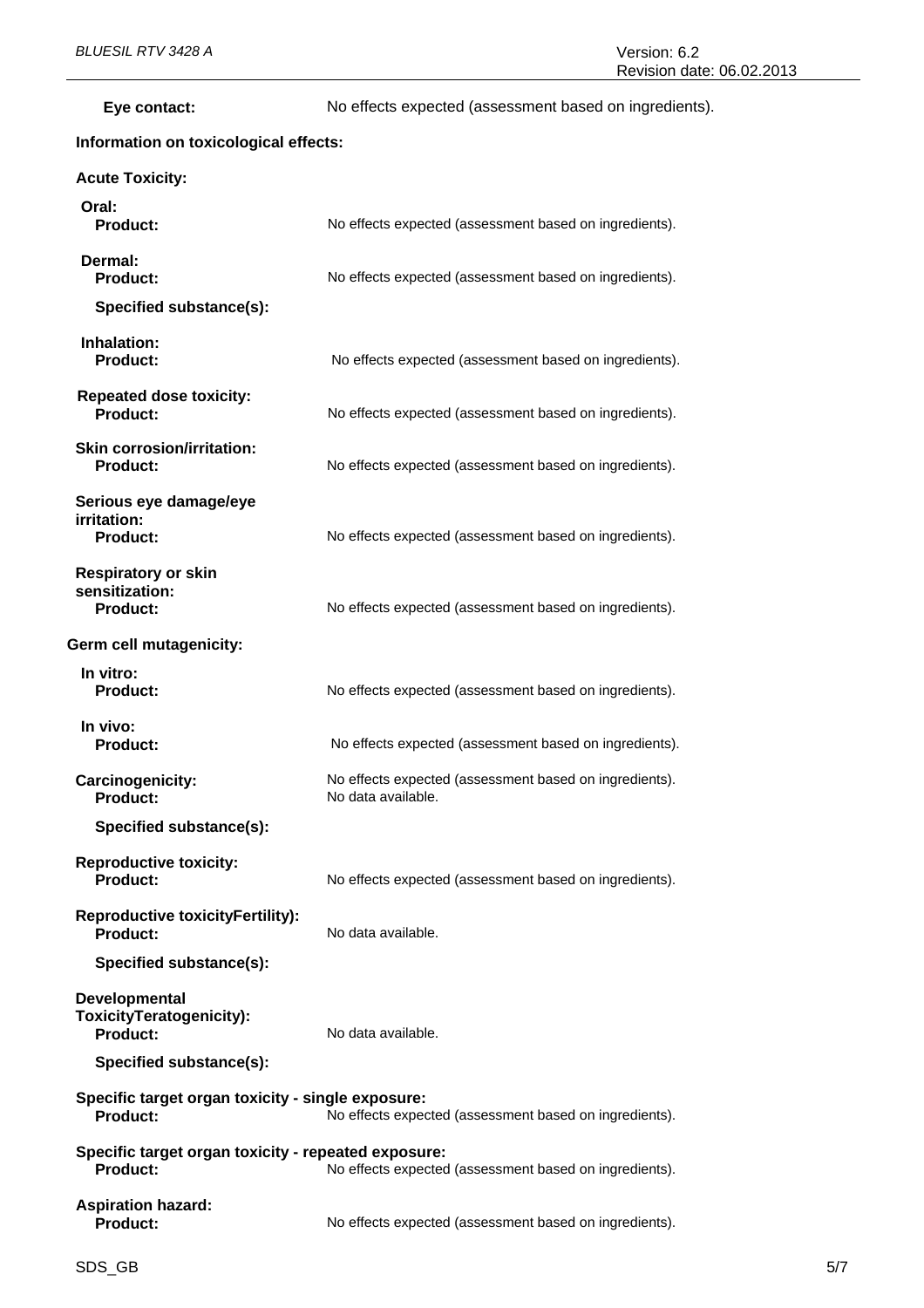**Other adverse effects:** None known.

# **SECTION 12: Ecological information**

| <b>Toxicity:</b>                                               |                                                        |  |
|----------------------------------------------------------------|--------------------------------------------------------|--|
| <b>Acute toxicity:</b>                                         |                                                        |  |
| Fish:<br><b>Product:</b>                                       | No effects expected (assessment based on ingredients). |  |
| <b>Aquatic invertebrates:</b><br><b>Product:</b>               | No effects expected (assessment based on ingredients). |  |
| <b>Chronic Toxicity:</b>                                       |                                                        |  |
| Fish:<br><b>Product:</b>                                       | No effects expected (assessment based on ingredients). |  |
| <b>Aquatic invertebrates:</b><br>Product:                      | No effects expected (assessment based on ingredients). |  |
| <b>Toxicity to Aquatic Plants:</b><br><b>Product:</b>          | No effects expected (assessment based on ingredients). |  |
| Persistence and degradability:                                 |                                                        |  |
| <b>Biodegradation:</b><br>Product:                             | Not applicable                                         |  |
| <b>BOD/COD ratio:</b><br><b>Product:</b>                       | No data available.                                     |  |
| Specified substance(s):                                        |                                                        |  |
| <b>Bioaccumulative potential:</b>                              |                                                        |  |
| Product:                                                       | No data available.                                     |  |
| Specified substance(s):                                        |                                                        |  |
| <b>Mobility in soil:</b>                                       | No data available.                                     |  |
| Known or predicted distribution to environmental compartments: |                                                        |  |
| <b>Results of PBT and vPvB</b> None Reported<br>assessment:    |                                                        |  |
| Other adverse effects:                                         | None known.                                            |  |
| <b>SECTION 13: Disposal considerations</b>                     |                                                        |  |
|                                                                |                                                        |  |

**Waste treatment methods:** 

**General information:** The user's attention is drawn to the possible existence of local regulations regarding disposal.